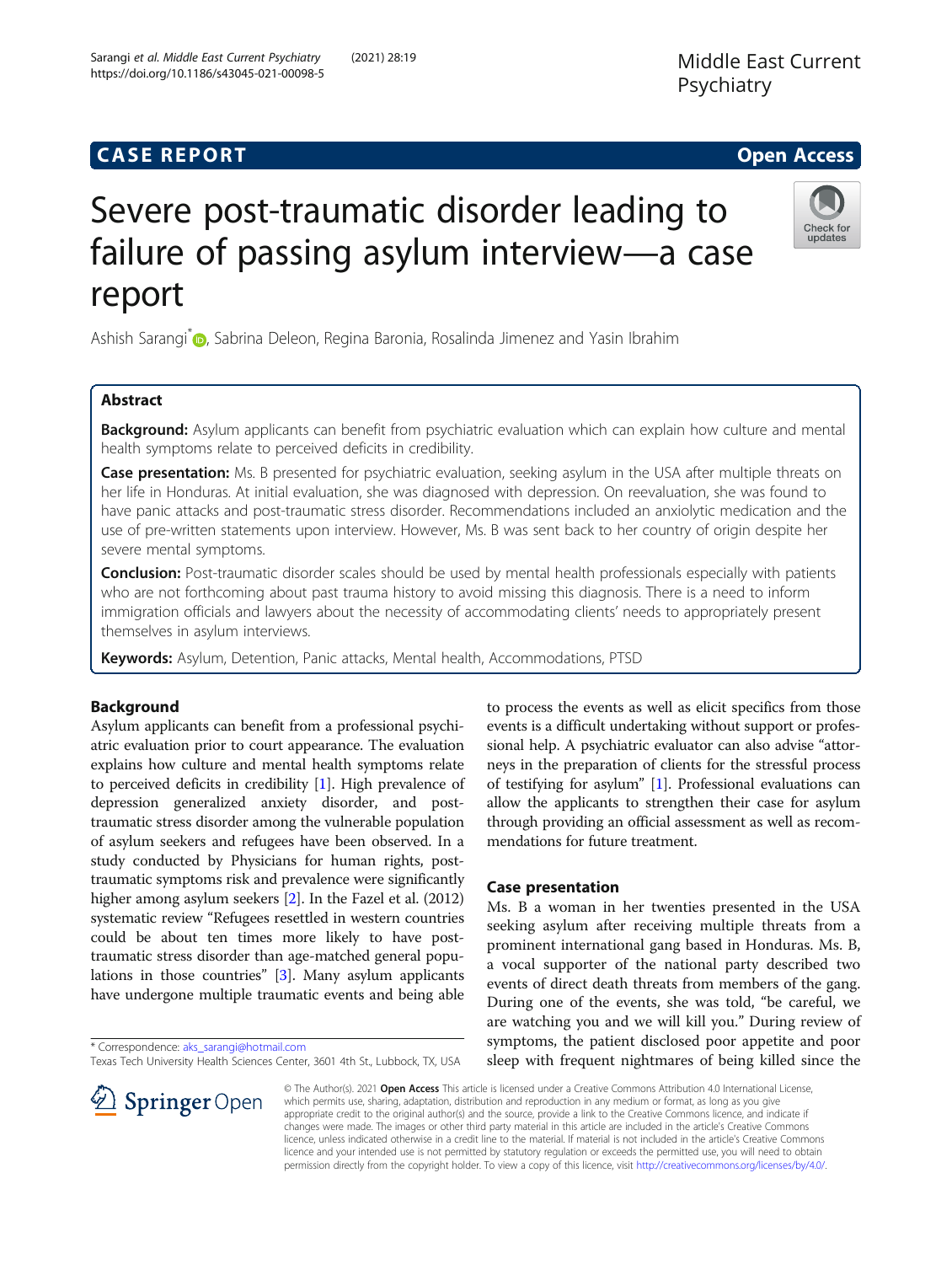incident. Mental status exam was significant for hesitancy to respond to questions that would evoke her emotional pain. the subject required frequent encouragement to complete the interview. The patient was diagnosed with depression, and the fear of deportation appeared credible. After the initial psychiatric evaluation, the patient was interviewed by an asylum officer and was unable to respond to questions regarding her trauma. Ms. B's asylum application was unsuccessful, and the decision was appealed with a request for reevaluation by her legal counsel. This appeal was based on Ms. B's significant history of physical and emotional trauma from her son's father that was not mentioned in the first evaluation.". Ms. B's lawyer informed the evaluation team that Ms. B had a significant history of physical and emotional trauma from her son's father who was not mentioned during the first evaluation.

During the second evaluation, the patient reported that during her interview with the asylum officer "I had the answers in my mind, but I could not speak, I was so stressed out because it was about my life. He (the asylum officer) did not give me enough time to respond and would jump to the next question before I start to speak." When prompted to share the history of physical and emotional trauma, she endured from her ex-partner she was unable to speak and visibly tearful. The patient was then asked to share in writing her past trauma and she was able to give details about repeated physical and emotional abuse, including throwing hot water on her leg and pulling her hair. After re-evaluation by the psychiatrist, Ms. B was diagnosed with panic attacks secondary to post-traumatic disorder (PTSD) and recommended to receive an anxiolytic prior to the next asylum interview as well as accommodations to read pre-written statements and to respond to questions in writing if unable to speak. Recommendations were made for Ms. B to be given an anxiolytic prior to the next interview and be allowed more time by the asylum evaluators to respond to questions Upon the second interview with the asylum officer, it was unknown if the recommended accommodations were followed. However, Ms. B, in the end, was deported to her country of origin, despite her severe psychiatric symptoms.

## **Discussion**

Ms. B's prior domestic trauma predisposed her to developing post-traumatic symptom disorder (PTSD) once the gang death threats, a predisposing factor, occurred. She met the most important criteria for PTSD which is an actual threat to her physical safety. The threat was persistent for many years. She also demonstrated significant avoidance and negative cognition in her mood in support of the diagnosis of PTSD as evidence by her limited answers and hesitancy to elaborate to questions posed to her by the asylum officer.

Malingering defined as intentionally producing false or grossly exaggerated physical or psychological symptoms [[4\]](#page-2-0) although always a possibility was low on our differential list as the patient did not show any evidence of exaggerating her symptoms and we did not suspect embellishment. The patient also reported significant nightmares and hyperarousal requiring us to make a recommendation for an anxiolytic. The hyperarousal in PTSD is often associated with panic attacks characterized by chest pain, palpitations, shortness of breath and a "sense of impending doom." When obtaining the psychiatric evaluation with an unknown history, symptoms of avoidance can mask the traumatic exposure which in this case was prior physical and emotional abuse [\[2](#page-2-0)]. Patients often avoid revisiting details of their trauma out of fear of repeated panic attacks. "Persistent avoidance of stimuli associated with the traumatic event(s) or negative alterations in cognitions and mood associated with the traumatic event" is another criterion of diagnosis per DSM-5." When the subject is unable to recount the traumatic event history as a form of avoidance, and there are no collateral sources of information, proper diagnosis is difficult as this is solely dependent on the subject's recounting of events and ability to verbalize her symptoms. This is especially true when there is no collateral available from another historian. Suppression of prior traumatic memories is often seen in patients with PTSD and in chronic cases smaller volume and size of bilateral hippocampi is noted in this patient population [[5\]](#page-2-0). In Ms. B's case, the lack of collateral information and significant avoidance in the retelling of her history during the asylum evaluation resulted in overlooking a diagnosis of PTSD.

Due to severe deficiency of trained mental health providers and high volume of asylum-seekers, providers may not choose to administer trauma scales, which may lead to less accurate psychological assessment [[6\]](#page-2-0). This was the case with Ms. B, for the sake of evaluating more clients; we skipped administration of PTSD scales. Hence, we initially misdiagnosed her with depression which is not an uncommon mistake [\[7](#page-2-0)].

In evaluating such patients, where no other informants are available to provide a history of trauma, it is crucial to whenever available; administer scales, such as The Harvard Trauma Questionnaire (HTQ). The HTQ's "cultural sensitivity may make it useful for assessing other highly traumatized non-Western populations" [\[8](#page-3-0)]. The Grasso et al. study found that, "multiple informants and multiple measures improve accuracy when assessing," and a, "knowledge of past traumatic events is a prerequisite for the survey of PTSD symptoms" [\[9](#page-3-0)].

Exposure to trauma is hypothesized to be an etiological factor in the emergence of panic disorder, which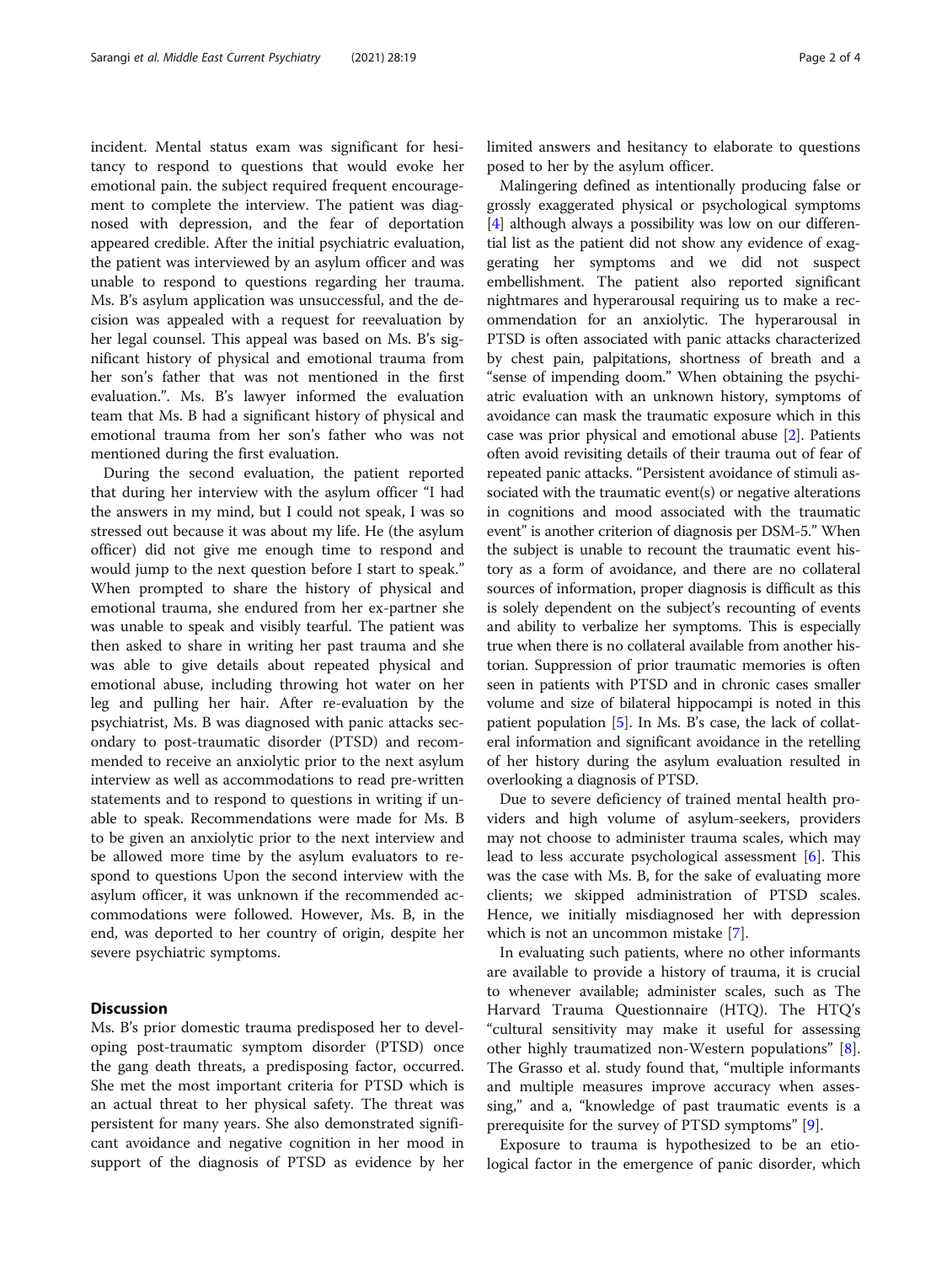<span id="page-2-0"></span>has a prevalence of about 35% in patients with PTSD. In those patients, panic attacks can be triggered by reminders of trauma [\[10\]](#page-3-0).

In the case of Ms. B, the necessary questioning for asylum evaluation may have precipitated her panic attacks and hindered her ability to properly respond to the asylum officer's interview.

The management and evaluation of asylum applicants by US Immigration and Customs Enforcement (ICE) detention centers follow the 2011 Operations Manual ICE Performance-Based National Detention Standards (PBNDS) [[11\]](#page-3-0). According to this manual, a comprehensive physical examination, as well as a mental health screening by a mental health care professional, is required within 14 days of admission to an ICE detention center [\[11](#page-3-0)]. Thus, there is a need for a timely and accurate diagnosis and recommendations by the evaluating psychiatrist.

The asylum application of Ms. B was unsuccessful. However, there are several objectives that can be gleaned from her case. In the authors' opinion, an accurate and timely diagnosis is essential to assist asylum officers in their own independent investigation of the case in hand. Secondly, mental health professionals should be allowed to convey their independent recommendations to the asylum officers. This may also be beneficial to the officers to rule out cases of malingering which is a credible concern. Mental health professionals in return should be aware of the legal code and evaluation provisions for asylum seekers. Ethical considerations include interview confidentiality and the need to disclose certain sensitive topics obtained during the psychiatric evaluation to asylum officers. If the asylum application is unsuccessful, consideration may be given to the asylum seekers to obtain another independent psychiatric evaluation to appeal their case.

## Conclusion

Post-Traumatic Stress Disorder is one of the psychiatric disorders that persons seeking asylum often present with to the USA. The source of this trauma is often gangrelated violence and riots in the patient's country of origin. Patients with PTSD often have comorbid panic attacks which leads to avoiding reminders of their trauma due to a fear of repeated panic attacks. The avoidance symptoms of PTSD in this population can pose a challenge in obtaining accurate history of trauma and hinder their ability to gain asylum rightfully. Hence, administration of PTSD scales can be a crucial tool in identifying the correct diagnosis particularly in asylum seekers who are not forthcoming. In addition, asylum officials should be reminded and encouraged to offer the appropriate accommodations to asylum seekers with mental health disorders.

#### Abbreviations

PTSD: Post-traumatic stress disorder; HTQ: The Harvard Trauma Questionnaire; PBNDS: Performance-Based National Detention Standards

#### Acknowledgements

We would like to thank Dr. Sarah Wakefield Department Chair at Texas Tech University Health Sciences Center for her idea behind the manuscript development.

#### Authors' contributions

SD and AS both contributed to Introduction and Abstract sections. RB and YI contributed to Discussion and Conclusion sections. RJ contributed to title and case presentation sections. All authors have read and approved the manuscript.

#### Funding

No funding obtained.

#### Availability of data and materials

Not applicable.

#### Declarations

#### Ethics approval and consent to participate

Full consent was obtained prior to submission from patient.

#### Consent for publication

Written informed consent to publish this information was obtained the study participant.

#### Competing interests

The authors declared that they have no competing interest.

#### Received: 27 February 2021 Accepted: 15 March 2021 Published online: 03 May 2021

#### References

- 1. Lustig SL, Kureshi S, Delucchi KL, Iacopino V, Morse SC (2008) Asylum grant rates following medical evaluations of maltreatment among political asylum applicants in the United States. J Immigr Minor Health 10(1):7–15. [https://](https://doi.org/10.1007/s10903-007-9056-8) [doi.org/10.1007/s10903-007-9056-8](https://doi.org/10.1007/s10903-007-9056-8)
- 2. Meltzer EC, Averbuch T, Samet JH, Saitz R, Jabbar K, Lloyd-Travaglini C, Liebschutz JM (2012) Discrepancy in diagnosis and treatment of posttraumatic stress disorder (PTSD): treatment for the wrong reason. J Behav Health Serv Res 39(2):190–201. <https://doi.org/10.1007/s11414-011-9263-x>
- 3. Kostaras P, Bergiannaki J-D, Psarros C, Ploumbidis D, Papageorgiou C (2016) Posttraumatic stress disorder in outpatients with depression: still a missed diagnosis. J Trauma Dissociation 18(2):233–247. [https://doi.org/10.1080/152](https://doi.org/10.1080/15299732.2016.1237402) [99732.2016.1237402](https://doi.org/10.1080/15299732.2016.1237402)
- 4. Bass C, Wade DT (2019) Malingering and factitious disorder. Pract Neurol 19(2):96–105. <https://doi.org/10.1136/practneurol-2018-001950> Epub 2018 Nov 13. PMID: 30425128
- 5. Logue MW, van Rooij SJH, Dennis EL, Davis SL, Hayes JP, Stevens JS, Densmore M, Haswell CC, Ipser J, Koch SBJ, Korgaonkar M, Lebois LAM, Peverill M, Baker JT, Boedhoe PSW, Frijling JL, Gruber SA, Harpaz-Rotem I, Jahanshad N, Koopowitz S, Levy I, Nawijn L, O'Connor L, Olff M, Salat DH, Sheridan MA, Spielberg JM, van Zuiden M, Winternitz SR, Wolff JD, Wolf EJ, Wang X, Wrocklage K, Abdallah CG, Bryant RA, Geuze E, Jovanovic T, Kaufman ML, King AP, Krystal JH, Lagopoulos J, Bennett M, Lanius R, Liberzon I, McGlinchey RE, McLaughlin KA, Milberg WP, Miller MW, Ressler KJ, Veltman DJ, Stein DJ, Thomaes K, Thompson PM, Morey RA (2018) Smaller hippocampal volume in posttraumatic stress disorder: a multisite ENIGMA-PGC study: subcortical volumetry results from posttraumatic stress disorder consortia. Biol Psychiatry 83(3):244–253. [https://doi.org/10.1016/j.](https://doi.org/10.1016/j.biopsych.2017.09.006) [biopsych.2017.09.006](https://doi.org/10.1016/j.biopsych.2017.09.006)
- 6. Grasso D, Boonsiri J, Lipschitz D, Guyer A, Houshyar S, Douglas-Palumberi H, Massey J, Kaufman J (2009) Posttraumatic stress disorder: the missed diagnosis. Child Welfare 88(4):157–176
- 7. Cloitre M, Stolbach BC, Herman JL, van der Kolk B, Pynoos R, Wang J et al (2009) A developmental approach to complex PTSD: childhood and adult